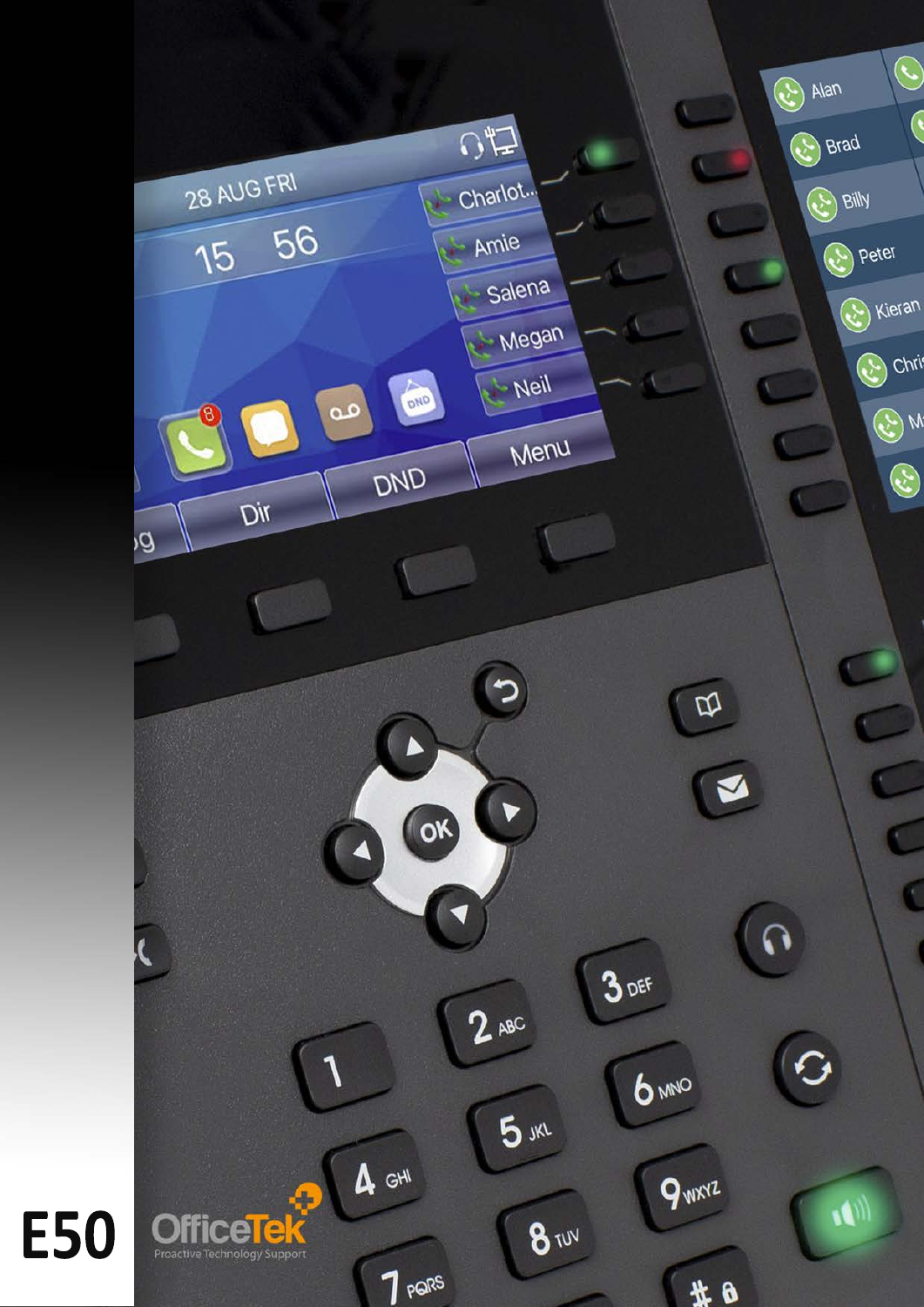The E50 Enterprise IP Handset is designed for business managers and busy office professionals to streamline communication and enhance collaboration. The large LCD colour screen along with HD voice, 20 SIP lines and 42 tri-coloured physical keys (106 DSS keys) makes it ideal for the Reception as an Operator Console, it's enhanced LCD side colour display can show wallboard information, perfect for the Supervisor.

The E50 has enhanced features such as Built-in Bluetooth and is wireless compatible (via Wi-Fi dongle), the main LCD screen can even receive SIP video from door entry and CCTV systems.

## **Phone Features**

- Local Phonebook (2000 entries)
- Cloud Phonebook
- Call logs (in/out/missed, 1000 entries)
- Black/White List Call Filtering
- Screen Saver
- Voice Message Waiting Indication (VMWI)
- Programmable DSS/Soft Keys
- Network Time Synchronization
- Built-in Bluetooth 2.1: Bluetooth Headset Support
- Support Wi-Fi Dongle
- Wireless Headset Support (EHS)
- Action URL / Active URI
- Widget Wallboard Display



## **Call Features**

- Call Out/Answer/Reject
- Mute/Unmute (microphone)
- Call Hold/Resume
- Call Waiting
- Intercom
- Caller ID Display
- Speed Dial
- Anonymous Call (Hide Caller ID)
- Call Forwarding (Always/Busy/No Answer)
- Call Transfer (Attended/Unattended)
- Call Parking/Pick-up (depending on server)
- Redial
- Do-Not-Disturb
- Auto-Answering
- Voice Message (on server)
- 3-way Conference
- Hot Line
- Hot Desking





T: 0121 525 0016 E: hello@office-tek.co.uk